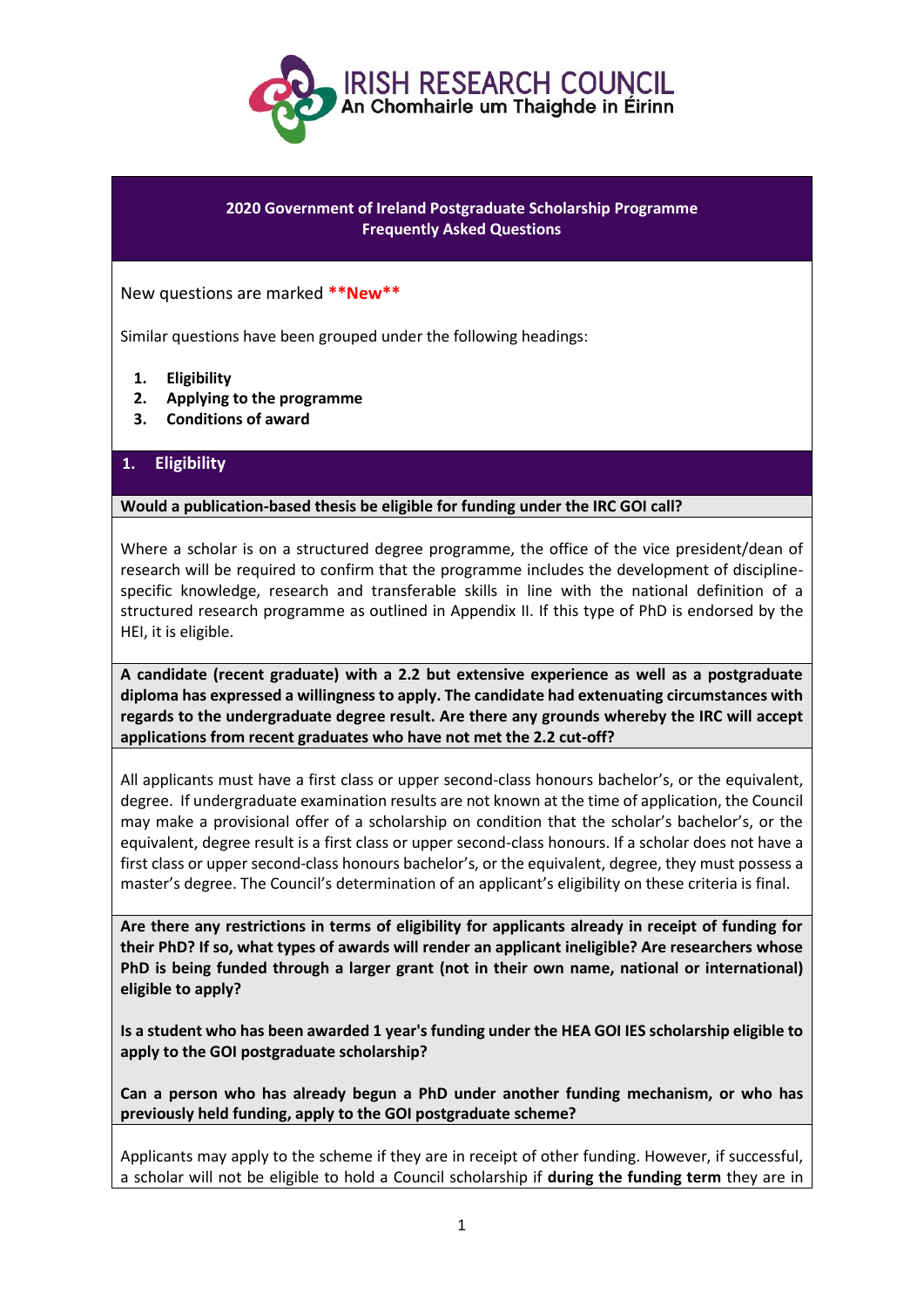

receipt of another bursary or scholarship or a combination of other bursaries or scholarships with a total value greater than €16,000 per annum. This €16,000 limit per annum is inclusive of stipend, fees and research expenses. Scholars must inform the Council about the amount and source of any awards or bursaries obtained before or during the funding term. This information must also be recorded in the appropriate progress reports.

**Is an applicant who already holds a PhD eligible to apply to carry out a second PhD or a Research Masters?**

An applicant who already holds a PhD is eligible to apply to GOIPG, so long as they meet all other eligibility criteria.

**Is someone who does not have a first or upper second-class honours bachelor's degree eligible to apply if they received a first in a Higher Diploma?**

If a scholar does not have a first class or upper second-class honours bachelor's, or the equivalent, degree, they must possess a master's degree on or before commencing the scholarship. The Council's determination of an applicant's eligibility on these criteria is final.

**The Terms and Conditions indicate the earliest start dates allowed in the case of a research degree that is already in progress. Are PhD researchers who are doing their degree part- time eligible to apply, if they are planning to start conducting their research full time? If they are, is it permissible to have an earlier start date than what is indicated in the call document, given the part-time nature of their research to date?**

For applicants who have already completed part of the degree for which they are seeking Council funding, the duration of funding to be awarded will be dependent on the type of degree being pursued and the date of first registration as detailed in the table on page four of the Terms and [Conditions.](http://research.ie/assets/uploads/2017/05/GOIPG_2019_Terms_and_Conditions_Final1.pdf) The duration of funding to be awarded will be calculated based on when the applicant first registered for their postgraduate degree, regardless of whether they registered as a part-time or full-time student. If successful in the competition, the applicant will be expected to register as a full-time student.

## **2. Applying to the programme**

**An applicant does not have a grade summarizing their three years of study, what should they enter in the application?**

Applicants must enter the overall degree results exactly as they appear on the transcript. If official transcripts do not confirm the applicant's overall result and date of award **exactly** as detailed in the application, any conditional offer of a scholarship will be withdrawn. If the overall result is not clearly written on the transcript, they can enter "No overall result written on transcript, see comments for an outline of results". In the descriptive section, they can enter a summary of their results (which must match exactly): e.g. 36 modules taken, A+ (30 modules) B+ (two modules), B (two modules) PASS/FAIL (two modules). Some grading systems have other versions, such as: Very Good (30 modules), Good (four modules), Quite Good (two modules).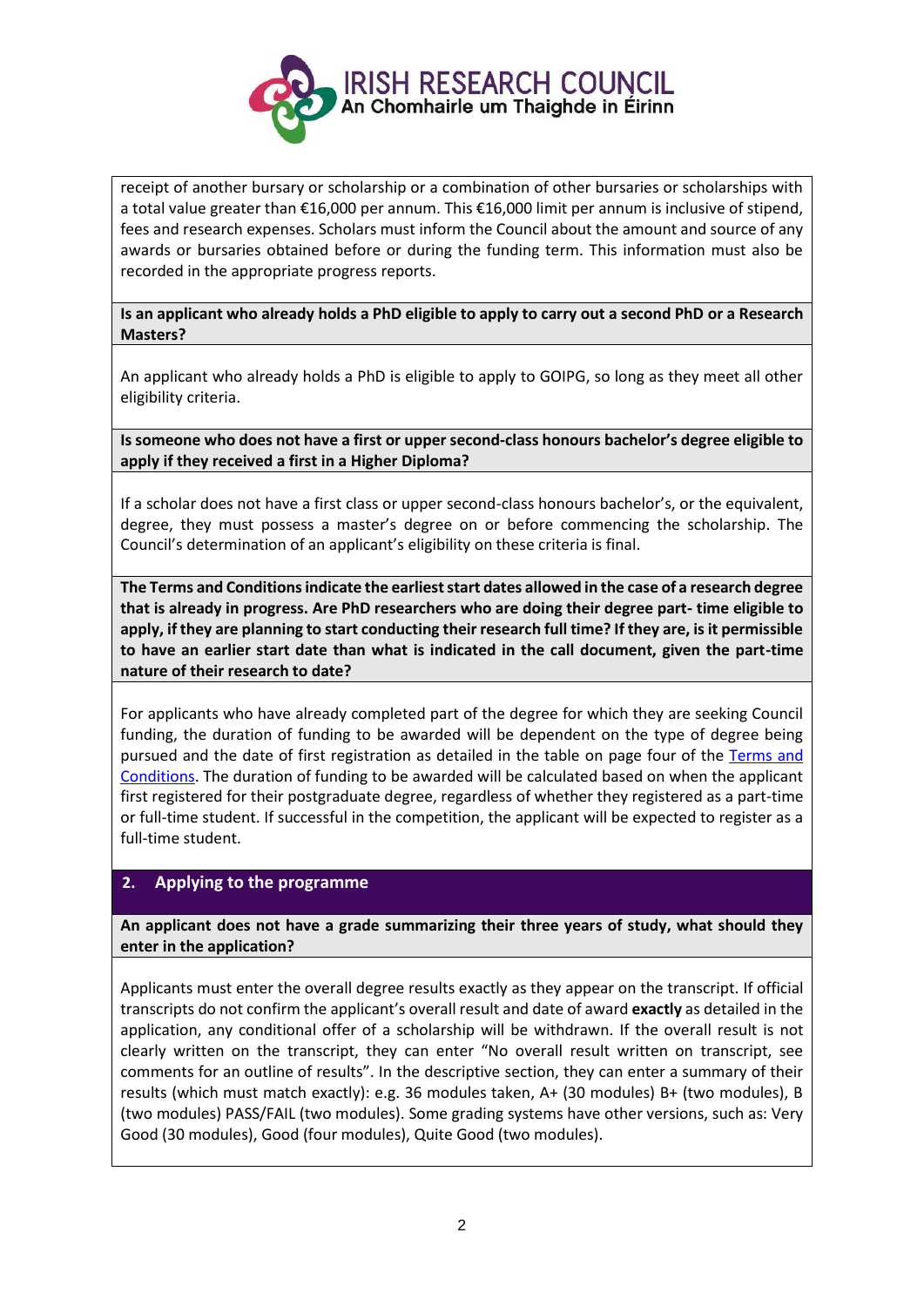

**Can a current PhD student who applied twice previously (and unsuccessfully) for GOIPG with another HEI, apply again with a different HEI?**

Applicants may only apply twice to GOIPG, regardless of the institutions they are applying from. In this instance, the applicant is not eligible to apply. However, they may apply twice to any of the postgraduate enterprise schemes (EPS PG or EBP) in addition to GOIPG.

**What stipulations are in place with regard to the use of figures, images, and tables when applying for the GOIPG2019? I see that there is space for an attachment; can attachments include these (and references), and if so, what is the page/size limit?**

If applicants have supplementary information, e.g. diagrams or a bibliography, which accompany your research proposal, they may upload it in PDF format. Supplementary material should **ONLY** include **essential information required for the interpretation and understanding of the proposed research.** Applications will be deemed ineligible and will not be considered for funding if they include additional information about the research proposal or applicant.

**An applicant is a British citizen who has lived in Ireland for the past 19 years. The application asks if I am a national of a European Union member state. What should I put down in light of Brexit potentially occurring in 2019?**

Applicants should enter all information as correct at the time of application. At this point in time, the UK is a member of the EU. As the applicant is both a resident and EU citizen at this point in time, they will currently be a category one applicant.

### **Can a supervisor support more than one application, either as primary, secondary or both?**

Yes, a supervisor may support more than one application. Please note, all applications must be written by the applicant and be distinctively different to other applications supported by the same research group.

**Are there any restrictions as to where a secondary supervisor can be based? For instance, can they be based in the UK?**

There is no restriction on where the secondary supervisor is based. Applicants should outline information about the research group in their application.

**Can a supervisor write the application for an applicant, or provide chunks of text to insert into the application?** 

All applications must be written by the applicant, with guidance from the supervisor. The applicant must declare it is their own unique work and consent to plagiarism checks. For information on Research Integrity, please refer to **Article 17 – RESEARCH INTEGRITY** of the Terms and Conditions.